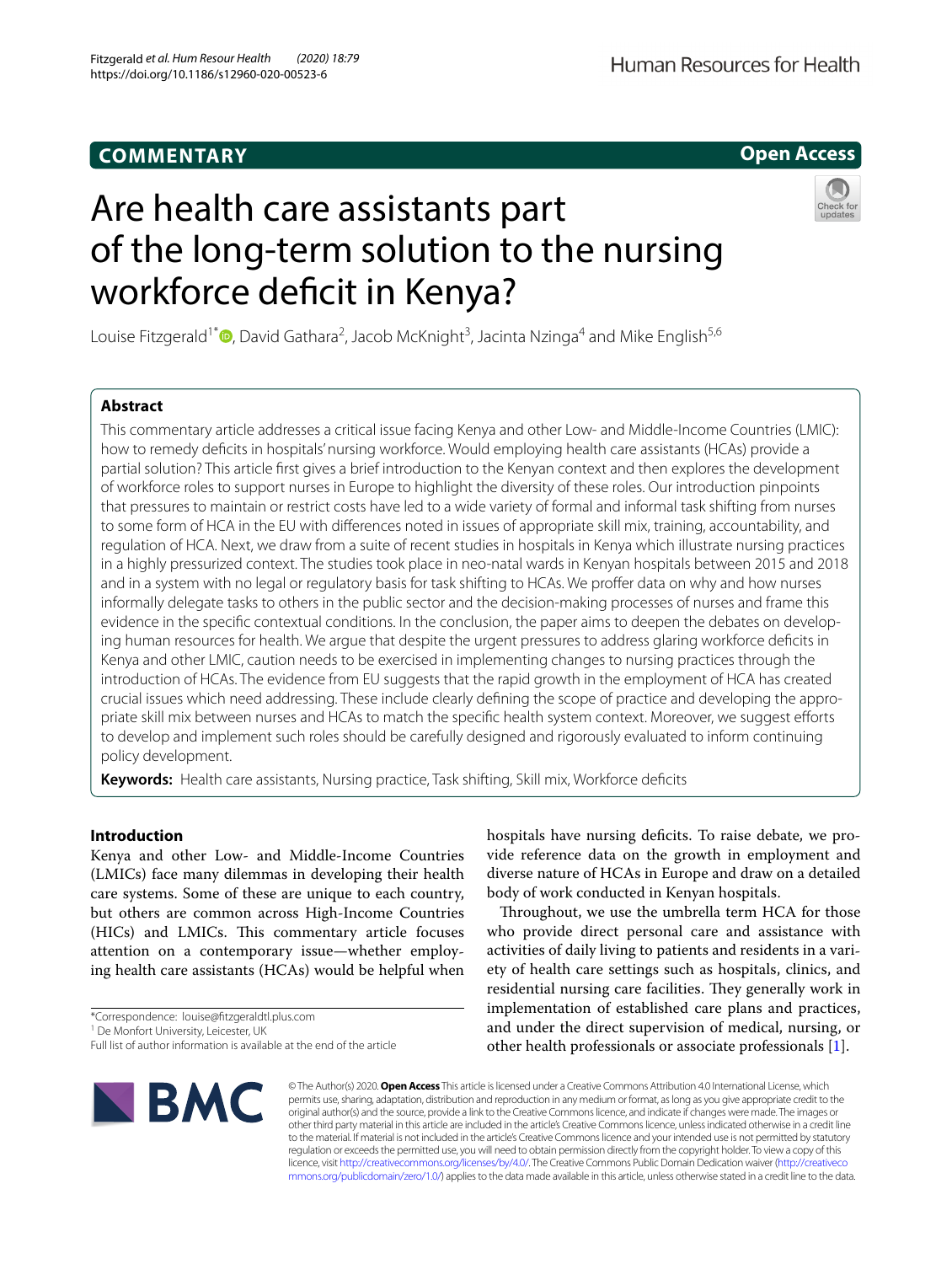In Kenya, nurse aides existed in the past, but this cadre was abandoned over concerns that some were misrepresenting themselves as fully qualified staff and with an increasing drive towards fully professionalising nursing, including the introduction of degree level training and efforts to eliminate training at certificate level. Currently, there is no legal or recognised regulatory provision for HCA in Kenya. We use data from recent studies of nursing practice undertaken in neo-natal wards [[2–](#page-6-1)[5](#page-6-2)] to illustrate the severe pressures in Kenyan county hospitals (typically 80–400 bed general hospitals) where nurses carry extreme workloads. A direct result is their delegation of tasks to largely unqualifed 'helpers'.

Extreme workloads in the Kenyan public-sector result from nurse-to-population ratios that are very low, ranging from 0.008 to 1.2 nurses per 1000. The comparable fgures are 5.51, 6.54, 7.86, 10.46, and 16.9 nurses per 1000 population in Spain, Italy, UK, France, and Denmark, respectively [\[6](#page-6-3)]. In Kenyan public hospitals, a single nurse may often be responsible for more than 20 patients, including on neo-natal wards where UK ratios would be between 1:1 and 1:4 depending on patient acuity. Paradoxically, Kenya has many unemployed nurses, but there is little evidence, suggesting that signifcant new fnancing will be made available to dramatically increase public-sector recruitment despite evidence that lower nurse ratios negatively impact the quality of care [[2,](#page-6-1) [7](#page-6-4)]. The World Health Organization (WHO) suggests task shifting and sharing as one means to ameliorate HRH shortages while potentially improving access and maintaining or improving quality [\[8](#page-6-5)]. Re-introduction of a form of HCA in Kenya might therefore be considered; however, designing task-shifting solutions should take account of context and could usefully be informed by experience in other settings.

The dire need for expanded human resources in healthcare is not specifc to Kenya. Globally, healthcare systems face pressures to sustain quality health care against rising costs, innovation, and increasing demand by providing appropriate numbers of health workers with the right skill mix to offer safe, quality care. Of the 43.5 million health workers in the world, it is estimated that 20.7 million (almost 50%) are nurses and midwives. Yet, 50% of WHO Member States report having less than 3 nursing and midwifery personnel per 1000 population [[9\]](#page-6-6). Although nurses are critical to the provision of quality healthcare and their numbers directly impact patient outcomes, many countries are struggling to address nursing workforce gaps [\[7](#page-6-4), [10](#page-6-7)].

The result has been an international trend to employ HCAs to support nurses. As a reference framework, we draw on data from the European Union (EU) and especially the UK, where employing HCAs is widespread and the role has been researched. The Kenyan and UK health systems have strong historical links and, as stated, Kenya introduced policies to increasingly professionalise nursing, such that over 80% of nurse trainees are now at diploma level and degree level training is increasingly common. HCA role development in the UK system is deemed especially relevant as an unregulated HCA role has emerged in its public system. Nevertheless, we acknowledge the considerable diferences between the UK and Kenya and so position UK experience within wider evidence on and roles and regulation of HCA in the EU to demonstrate the considerable diversity in nursing support roles. Subsequently, we present fndings from a suite of studies on current nursing practice in hospitals in Kenya that illustrate why addressing the workforce defcit is so critical and the complex space within which HCA might operate. Our conclusions draw on the data presented to ignite debate on policy issues for the development of nursing support roles in Kenya and other LMICs.

### **Reference framework: nursing support roles in the UK and EU Nurses and HCAs**

Many healthcare systems internationally have seen signifcant changes in the overall clinical human resource base, with task substitution and a profusion of new roles. Nurses are subject to a range of pressures from fnancial stringency, unmet demand, increasingly technocratic requirements and innovations, and the need to provide care for hospital inpatients with more complex needs. Nurses are increasingly supported by HCAs, or other clinical support workers who are not fully qualifed nurses. Whilst this is an international trend across many countries [\[11](#page-6-8)], there is considerable variation.

Table [1](#page-2-0) provides an overview of the EU position. The countries were selected to be representative of a range of examples in relation to HCAs with varying job titles, training, and regulation  $[1, 12, 13]$  $[1, 12, 13]$  $[1, 12, 13]$  $[1, 12, 13]$  $[1, 12, 13]$ . (To aid comparability, for our EU data, we draw heavily on research which adopts standardized defnitions of roles based on the International Standard Classifcation of Occupations.) [[14\]](#page-6-11) Accurate figures on the numbers employed in HCA roles are difficult to obtain, as HCAs are often unregistered, largely invisible, and under-researched. The Nursing and Midwifery Council in the UK suggested that there had been a 26% increase over 10 years [\[15\]](#page-6-12). Table [1](#page-2-0) also demonstrates the variation in nursing ratios. The appropriate ratios of nurses to HCAs for diferent settings and patient groups have rarely been explored.

#### **Training and regulation for HCAs**

In the EU, the HCA profession is regulated in 14 countries, and HCA education and training is regulated in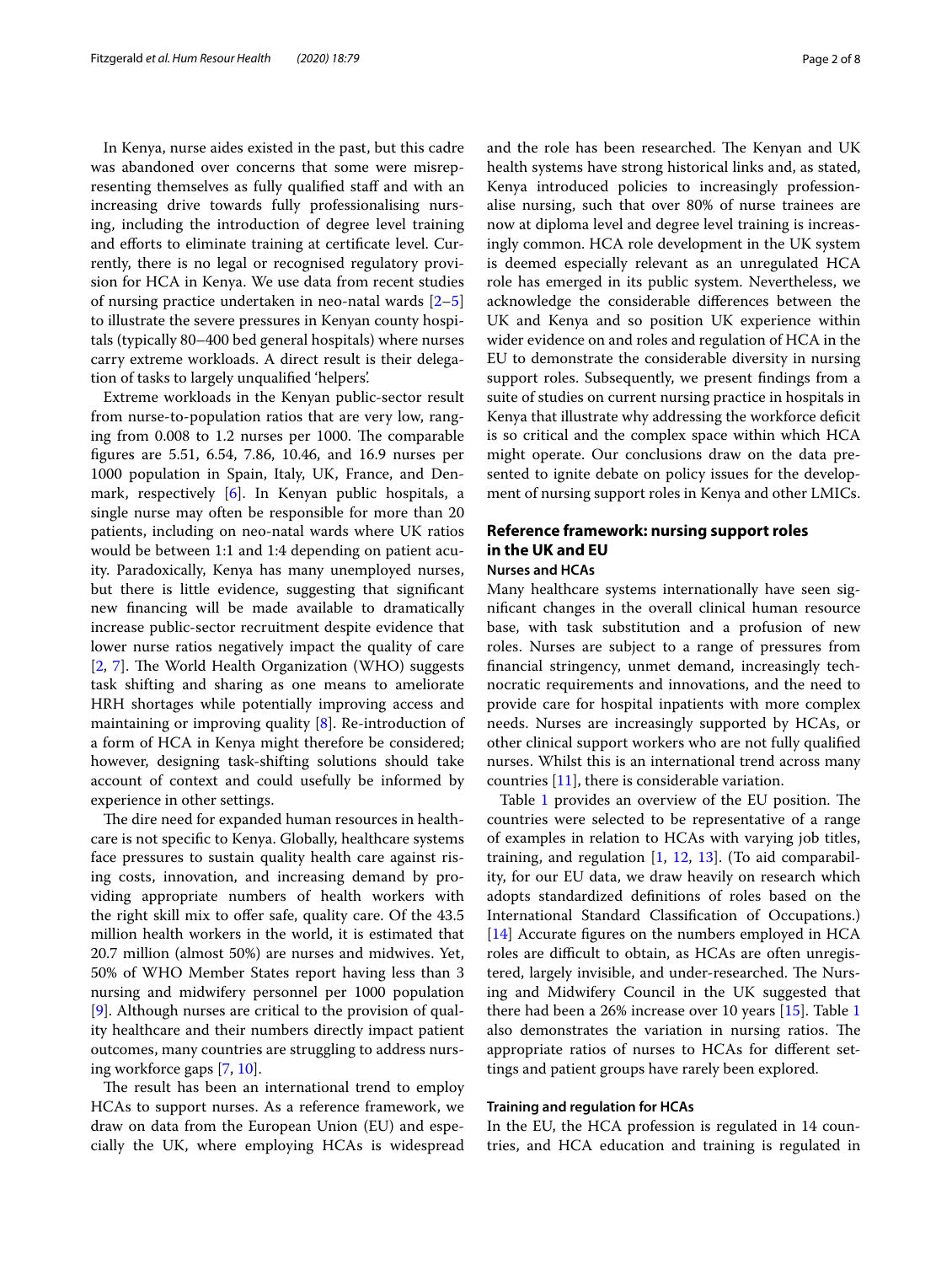|                                                                  | Table 1 Variation in nursing support roles across the EU                        |                                                                                                   |                                                                                                                                            |                                                                          |                                                                       |                                                                              |                                                                                 |                                                                                                      |                                                                                                    |
|------------------------------------------------------------------|---------------------------------------------------------------------------------|---------------------------------------------------------------------------------------------------|--------------------------------------------------------------------------------------------------------------------------------------------|--------------------------------------------------------------------------|-----------------------------------------------------------------------|------------------------------------------------------------------------------|---------------------------------------------------------------------------------|------------------------------------------------------------------------------------------------------|----------------------------------------------------------------------------------------------------|
| ltem                                                             | Poland                                                                          | Spain                                                                                             | š                                                                                                                                          | Austria                                                                  | Czech Republic                                                        | France                                                                       | Germany*                                                                        | Finland                                                                                              | Denmark                                                                                            |
| Number of nurses<br>per 1000 popu-<br>lation [6]                 | 5.16                                                                            | 5.51                                                                                              | 7.86                                                                                                                                       | 7.99                                                                     | 8.07                                                                  | 10.46                                                                        | 12.85                                                                           | 14.26                                                                                                | 16.09                                                                                              |
| Tiers in the nurs-<br>ing system [1,<br>13]                      | Two-tier system<br>I. Registered<br>2. Medical<br>Nurse<br>Carer                | 2. Nursing Assis-<br>Two-tier system<br>I. Registered<br>Nurse<br>tant                            | Three-tier system<br>2. Nurse Associ-<br>(since 2017)<br>I. Registered<br><b>Nurses</b><br>3. HCA<br>ate                                   | 2. Care Assistant<br>Two-tier system<br>I. Registered<br>Nurse           | Two-tier system<br>I. Registered<br>Attendant<br>2. Hospital<br>Nurse | 2. Nurse Assistant<br>Two-tier system<br>I. Registered<br>Nurse              | Two-tier system<br>2. Healthcare<br>I. Registered<br>Assistant<br>Nurse         | 2. Licensed Practi-<br>Three-tier system<br>3. Care Assistant<br>I. Registered<br>cal Nurse<br>Nurse | 1. Registered nurse<br>Two-tier system<br>2. Social/Health<br>Care Assistant                       |
| HCA or equivalent Medical Carer<br>classification<br>[1, 12]     | (Opiekun medy-<br>czny)                                                         | Nursing Assistant<br>(técnico en cui-<br>dados auxiliares<br>de enfermeria)                       | Clinical Support<br>Assistant; Nurs-<br>Care Assistant;<br>ing Assistant;<br>Health Care<br>Worker                                         | (Pflegehelfer/-<br>helper in care<br>Care assistant<br>in) Home<br>homes | (Ošetřovatel)<br>Attendant<br>Hospital                                | Soignant/e)<br>tant (Aide<br>Nurse assis-                                    | assistant-varies<br>Certifies care<br>by state e.g.<br>Health care<br>Assistant | (Lähihoitaja)<br>Care Assistant                                                                      | Assistant (Social-<br>Social/Health Care<br>og sundhedsas-<br>sisten)                              |
| Training period for 2 years<br>HCA [1, 12]                       |                                                                                 | 8 months approx                                                                                   | requirement<br>No statutory                                                                                                                | 1600h                                                                    | 4 years                                                               | 10 months                                                                    | 2 years approx                                                                  | Several months;<br>no recognised<br>qualification                                                    | 8-12 months                                                                                        |
| support workers<br>[1, 13]<br>tion of nursing<br>Mode of regula- | Medical Carers.<br>ates training<br>Ministry of<br>Health regu-<br>National for | duties of care<br>Assistants. Min-<br>National law on<br>istry of Health<br>regulates<br>training | lege of Nurses<br>and regulated<br>Nurse Associ-<br>regulation for<br>by Royal Col-<br>ates trained<br>National for<br>No national<br>HCAS | training of Care<br>Federal law on<br>duties and<br>Assistants           | licensed duties<br>and training<br>National and                       | National for Nurse<br>regulation via<br>Ministry of<br>Assistants,<br>Health | Federal law regu-<br>lates training                                             | Licensed Practi-<br>No national regu-<br>lation for Care<br>National and<br>cal Nurses<br>Assistants | National for Social/<br>registration and<br>Assistants with<br>Health Care<br>compulsory<br>icense |
| *Training regulations may differ by State                        |                                                                                 |                                                                                                   |                                                                                                                                            |                                                                          |                                                                       |                                                                              |                                                                                 |                                                                                                      |                                                                                                    |

<span id="page-2-0"></span>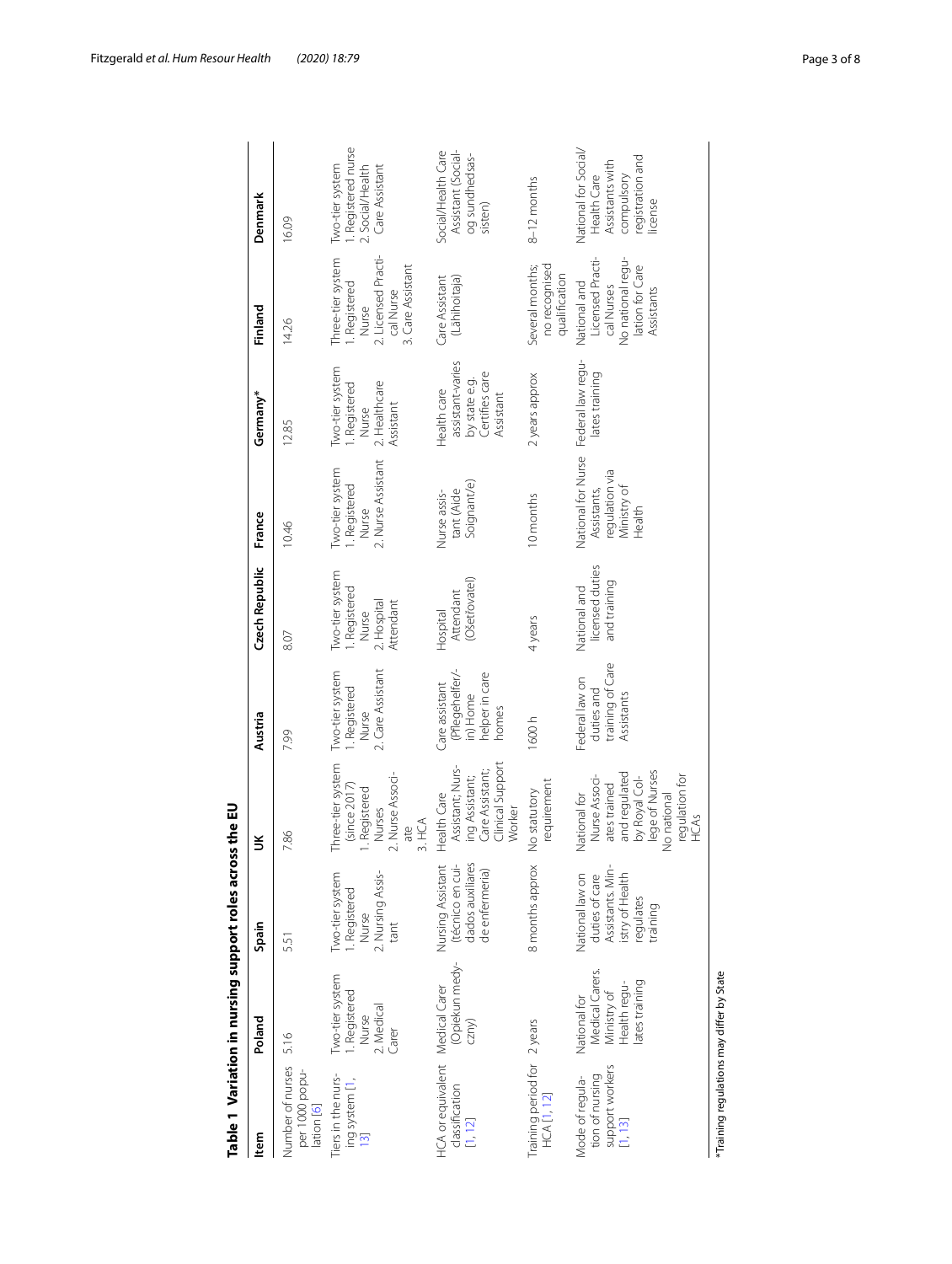22 EU countries. Mandated training varies between 4 years in Slovakia to 2 years in Hungary and 6 months in Italy, and is not a statutory requirement in the UK [\[1](#page-6-0), [12\]](#page-6-9) (Table [1](#page-2-0) provides examples). Common elements of training are basic hygiene, infection control, basic nursing skills, interpersonal communication, personal care, storage and cleaning of equipment, and health and safety [[12\]](#page-6-9). Some HCAs will learn human anatomy, physiology, and pathology. There are significant differences in the balance of skill-based to theory-based training.

Regulation means that the knowledge requirements and performance outcomes are set and training is obligatory. The scope of the HCA's role is specified (i.e., the total number of learning outcomes which they possess) and relates to the country-specifc standards. Key regulatory issues are whether the role incumbents should be registered and who should regulate  $[1, 13]$  $[1, 13]$  $[1, 13]$ . These questions impinge on professional dynamics and the role of national, professional nursing bodies. Table [1](#page-2-0) illustrates varied systems of regulation and these variations in regulation and accountability by country require further indepth research.

#### **Task shifting in the UK: the roles and tasks of HCAs**

Using UK research on HCAs, we explore the role in practice; bearing in mind in this country, they are not regu-lated. Table [1](#page-2-0) shows the nurse-to-population ratio and job titles. The number of advertised vacancies in 'nursing and midwifery' in the NHS is at least 40,000 [\[6\]](#page-6-3), excluding nurses working in the private sector and care homes.

The roles vary according to the setting. Authors have underlined that in relation to nurses, HCAs performed the most direct care, while nurses performed by far the highest percentage of technical tasks [[11\]](#page-6-8). However, HCAs qualifcations are not aligned with the tasks undertaken. HCAs' core tasks were observations on patients, personal care with feeding, dressing, and mobility, and providing essential emotional support and assisting other clinical professionals. And these tasks were common to the roles of HCAs across the EU [[7\]](#page-6-4). Kessler et al. [[11](#page-6-8)] distinguished fve "types" of HCAs which were labelled bed-side technician; ancillary; citizen; all-rounder and expert, underlining the "fuzzy" boundaries of the role. Role diferences were accounted for by the range of professionals available on the ward, the extent to which roles overlapped and the shift worked.

Research has displayed that nurses generally valued the HCAs' contribution to patient care and their help to nurses in performing their roles [\[11](#page-6-8)]. Nurses described HCAs as 'the backbone of the ward' (p. 745) [\[16](#page-6-13)]. HCAs were mostly perceived as taking on routine tasks and being an 'extra pair of eyes'. Nevertheless, nurses highlighted issues, including the additional burden of supervising HCAs' work and instances of HCAs overreaching role boundaries.

Despite their critical role in sustaining the system, in the UK, HCAs are not well remunerated  $[11]$  $[11]$ . The reasons for this may be partly due to the historical medical hierarchy with HCAs at the lowest level and classed as 'unskilled' labour, though some HCAs have relevant National Vocational Qualifcations.

#### **Skill mix**

Despite the evidence that the number of nurses and the level of nurse training impact the quality of care and patient outcomes, there has been limited research on the appropriate mix of nurses and HCAs in any given context  $[7]$  $[7]$ . Therefore, the growth in the employment of HCAs across the EU has occurred with minimal understanding of the impact on the standards of care. In limited European research, in six EU countries, Belgium, England, Finland, Ireland, Spain, and Switzerland, the average percentage of nurses was 66% and ranged across hospitals from 41 to 87%. Nursing skill mix in NHS hospitals is shown to be one of the lowest in Europe, with variability between 47 and 79% [[7\]](#page-6-4), though the Royal College of Nurses recommends a 'benchmark' of 65% registered nurses as a proportion of total nursing staf in general hospital wards  $[17]$  $[17]$ . The evidence suggests that the design of skill mix to determine the appropriate deployment of HCAs relative to nurses and clinicians in hospitals is now an urgent priority. As many HCAs also work in long-term care and home care, skill-mix policies and deployment norms also need to be adapted to diferent healthcare sectors and their organizations. The Royal College suggests that nurses should delegate to HCAs who have undergone training and be accountable for that delegation, but no mandated training exists.

This evidence suggests that European countries facing cost constraints and health workforce shortages consider that the employment of HCAs is necessary for sustainability. Despite the widespread employment of HCAs, the skill mix of registered nurses and HCAs applicable to specifc patient groups and health care sector is rarely considered or understood. There are further crucial issues in the training, accountability, and systems of regulation for HCAs.

Next, we present research evidence on current nursing practices in Kenya and explore task shifting to minimally trained support workers.

## **Nursing practice and the lack of nursing support in Kenya**

#### **Missed care**

All of our studies focus on neo-natal wards and underlined that the nurses and midwives worked under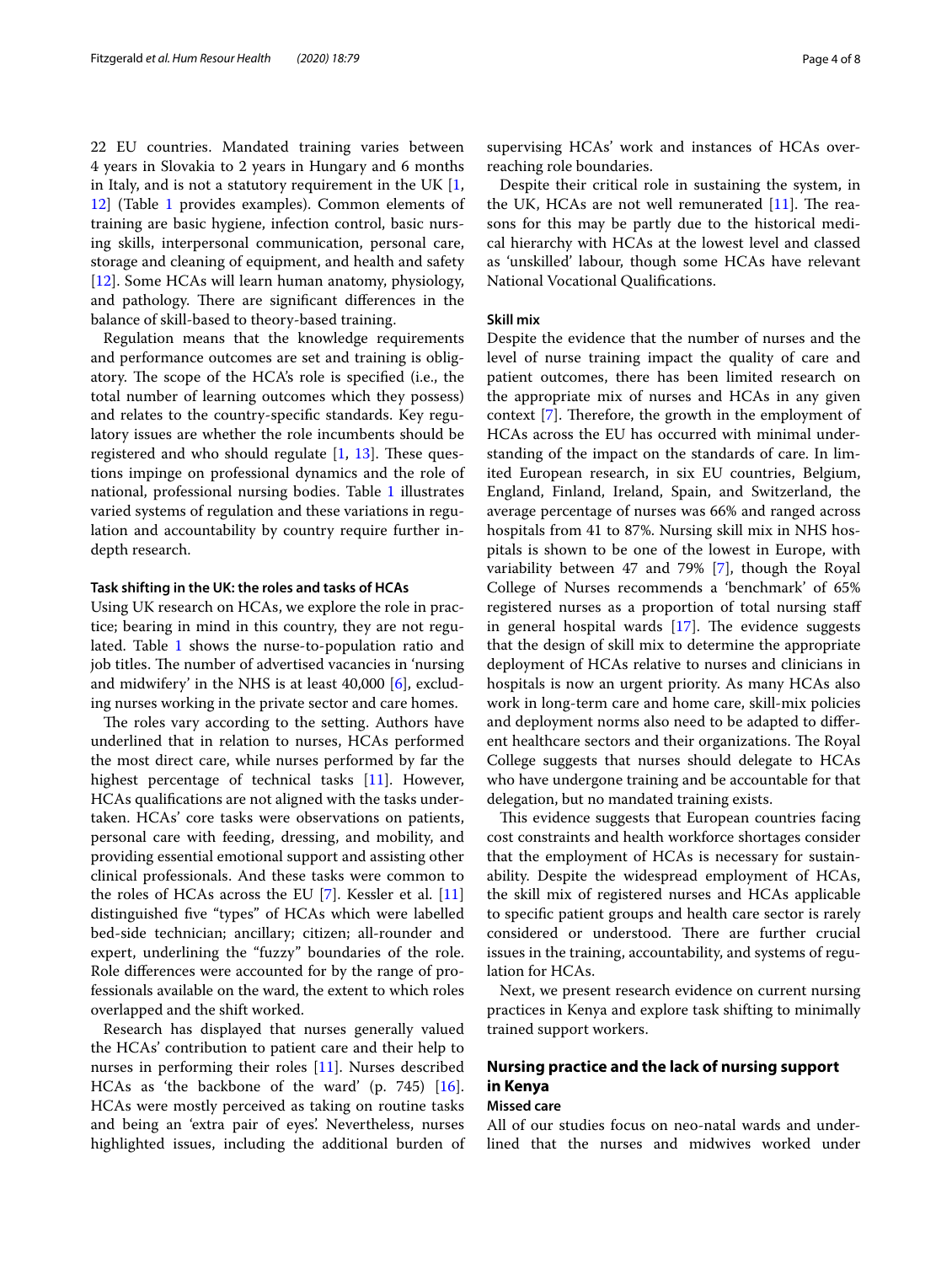conditions of high demand and shifts were frequently under-resourced  $[2-5]$  $[2-5]$  $[2-5]$ . The nursing ratios in neo-natal wards are typical of other inpatient departments, both adult and children's wards. Typically, on these units, for between 20 and 40 babies, there would be 3–4 nurses on the morning shift  $(7.30 \text{ am}-12.30 \text{ pm})$ ; 2–3 nurses on the afternoon shift (12.30  $pm-6.30$   $pm$ ), and only 1–2 nurses on the night shift (6.30 pm–7.30 am). (UK nurseto-patient ratios in similar wards would be between 1:1 and 1:4 depending on patient acuity). Nurses often consciously or unconsciously had to prioritize the care they provided, resulting in some tasks being left undone (missed care). One study identifed missed care and the fndings indicated on average 40% of nursing care was missed with potentially serious efects on patient safety and outcomes [[2\]](#page-6-1). Examples of frequently missed tasks included nursing review of newborns (38%), cord care  $(38%)$ , and turning/repositioning  $(38%)$ . The data illustrated that even the checking of vital signs in acutely ill babies was sometimes missed. The high levels of missed care were strongly related to the low nurse-to-baby ratios observed demonstrating the critical need to expand the nursing workforce.

#### **Task shifting to untrained helpers**

Another study [\[3](#page-6-15)] surveyed nurses' perceptions of the criticality of tasks to explore task shifting. The data suggested that nurses' most time-consuming tasks were: dealing with emergencies, medical/nursing record documentation, vital signs monitoring, attending ward rounds, and preparing drugs and feeds. Nurses performed time-consuming but relatively low-skilled timeconsuming but relatively low-skilled tasks, such as monitoring vital signs and preparing feeds. While no legal provisions for task shifting existed at the time of the survey, informal task shifting to mothers (care providers) and 'patient attendants' (support staf, especially in the private sector) was reported by nurses. The range of tasks delegated to mothers included: feeding (naso-gastric tube and cup feeding), weighing of babies, cord care, and feeding chart documentation. These delegated tasks show considerable similarity to tasks delegated to HCAs in the EU  $[11, 12]$  $[11, 12]$  $[11, 12]$  $[11, 12]$ . Though involving mothers as care-givers may be perceived as family-centred care which has considerable benefts, evidence from this research suggested that little or no training was provided to mothers in how to deliver these tasks.

Nzinga et al. [\[4](#page-6-16)] used qualitative analysis to elucidate the process of task shifting, and nurses' routines and decision-making processes. To cope with a working environment of intense pressure and to manage the almost "impossible job" of being a neo-natal nurse, nurses developed a form of 'subconscious triage'  $[4]$  $[4]$  $[4]$ . This was characterized by forming tasks into an implicit hierarchy with technical tasks prioritized over bed-side nursing. The term 'subconscious triage' describes the process by which nurses made continuous, responsive decisions on the allocation of a precious resource, their time, and expertise, under extreme pressure. Typically, nurses described how they prioritized the babies who were very sick. It was observed that they often performed aspects of bed-side care while 'en route' to technically difficult, clinical tasks. And it is noted that bed-side care is a core task for HCAs in the EU  $[1, 11]$  $[1, 11]$  $[1, 11]$  $[1, 11]$ . Instances of delegation and task shifting were observed in all units. Normally, the tasks which were delegated were deemed non-expert and were sanctioned, but not supervised by a senior nurse. Tasks were delegated to nursing students, to mothers and to untrained support staf, such as cleaners.

#### **Nurses' coping mechanisms**

With an overwhelming workload, nurses adopted collective coping mechanisms and a degree of rationed care [[5\]](#page-6-2). Throughout a substantial body of research, it was observed that nurses coped by working to routines, categorising patients and by covering for each other and themselves in their record keeping. Nurses used documentation as a way of stepping back from the 'impossibility of it all' and to mentally 'escape' [\[5](#page-6-2)]. Collectively, they were very fexible with colleagues over tardiness and absences (sometimes ignoring or 'looking past' the fact that colleagues might be working as locums or training unofficially). Nurses remained interested in nursing and career progression. Nurses undertook self-funding of courses, taking locum jobs to supplement their salaries, thus exacerbating problems with tired nurses on duty (especially problematic when nurses sometimes fell asleep on long night shifts). Social relations and empathetic understanding led to informal practices of nurses covering for others during shifts  $[4, 5]$  $[4, 5]$  $[4, 5]$  $[4, 5]$ . The nurses exhibited resourcefulness, so 'one use' parts would be recleaned, machines shared, and domestic heaters drawn into service. A lack of job descriptions led to a blurring of clinical and non-clinical roles with trained nurses collecting medicines or consumables as they believed they were the 'last line of defence', since other support and clerical roles had been stripped from the system [[5\]](#page-6-2).

The Kenyan evidence displays a health care system under considerable strain with shortages of key human resources including nurses. Necessarily, nurses have to adopt strategies to prioritize their workloads. Nurses perform 'subconscious triage' prioritizing technical tasks and care for the sickest babies and delegate tasks to less skilled staf, to 'available' others, such as mothers and ancillary staff of all kinds. Task shifting is happening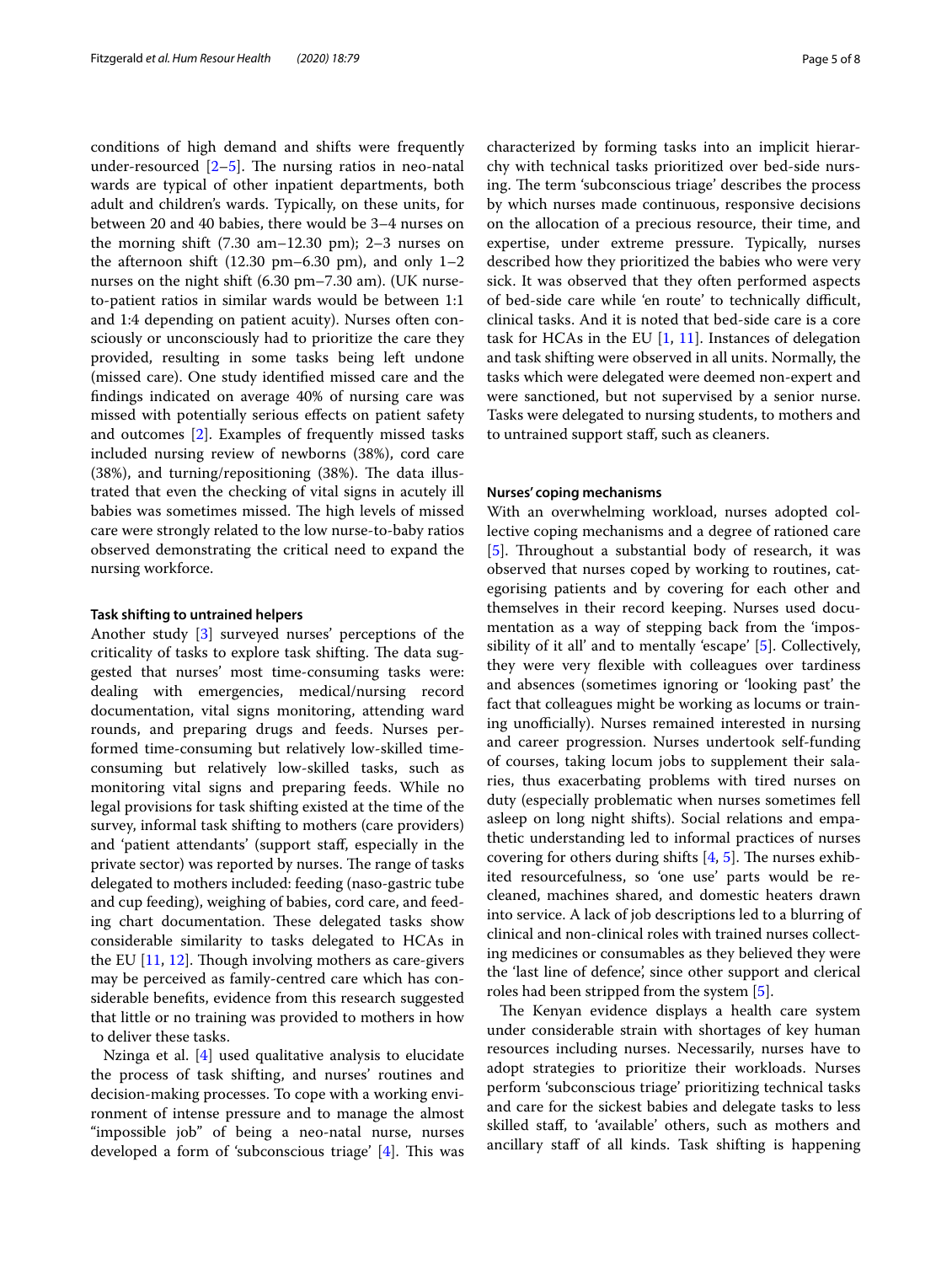informally and is unregulated. Informal norms of social support were well embedded and unlikely to change.

## **In conclusion: will employing health care assistants provide an appropriate solution to nursing workforce defcits in Kenya?**

With many countries facing health workforce shortages, especially in nursing, the importance of HCAs in modern health systems is expected to grow. With or without regulation, informal task shifting is occurring in Kenya. As illustrated in the EU data and Table [1,](#page-2-0) there is considerable variability in the choices made by governments to support nurses across the EU which demonstrates potential routes Kenya or other LMIC might follow. We see examples of HCAs without training; of HCAs employed on tasks which do not match their skills and of units employing higher proportions of HCAs to nurses than may be safe. The potential risks and limited evidence base, especially on the appropriate skill mix, suggest that both developed countries and LMICs should design and prospectively evaluate evidence-based, context-specifc HCA workforce policies and assess outcomes as well as potential cost savings.

In particular, we suggest a need for debate for countries like Kenya on:

- Where trained nurses are available, but public-sector recruitment is failing to address the clear gaps in stafng, is it realistic to propose that the only long-term solution is investing much more heavily in employing more nurses? The inexorable trend towards the widespread employment of HCAs in the EU suggests that even better resourced healthcare systems have considered it necessary to sustainability to utilise HCAs in some form to support nurses.
- Missed care clearly impacts outcomes and endangers patients. However, the variability in skill mix in the EU clearly suggests that multiple options might be explored to establish the appropriate skill mix for both general, county hospitals and specialist tertiary units in Kenya.
- HCAs cannot replace nursing staff, but defining their roles will impact the ratios of nurses to HCAs needed, based on the acuity or complexity of patients' needs. Establishing an evidence base for the skill mix needed in hospitals in Kenya and other LMIC that promotes quality and safety is vital [[3,](#page-6-15) [7\]](#page-6-4).
- If, based on a determination of the unmet need, a formal cadre of HCAs were introduced will such an innovation alone be sufficient to improve care standards? Attention and indeed actions might be needed to address the current social coping mechanisms and organisational norms that have evolved some-

times with potential negative efects as illustrated by research.

- The majority of EU countries have adopted a regulated and trained support cadre of HCAs. Even an unregulated HCA cadre, as in the UK, has been demonstrated to free nurses' time to focus on critical tasks. However, the UK also displays the negative aspects of a lack of training and regulation with limited matching of skills to tasks. In Kenya, an unqualifed, unlicensed, and unregulated version has been emerging in the private sector and task shifting to untrained helpers is occurring in public hospitals. How should Kenya respond to formalising training and regulation, and who should lead this? Is there capacity to take on such responsibilities and how will these impact efforts to further professionalise nursing?
- What might be shorter term activities in Kenya where the role of HCAs might be considered? Local stakeholders might work to see if a scope of practice and relevant training for HCAs might be agreed for the specifc context of inpatient county hospital care. Here, the examples from the EU would be of direct use. Policymakers could examine minimum, average, and maximum examples of EU training schemes and make choices. Subsequent steps might include characterizing existing innovations in stafng in the private sector and establishing a register for training schemes and later HCAs who are 'licensed' practitioners.
- While focusing on HCAs, we must clearly not forget the high workloads and difficulties facing nurses in Kenya and similar settings. Our research is also a reminder that nurses in Kenya retain their own career aspirations. These aspirations need to be acknowledged and thought given to medium-to-longer term objectives to enhance career development for both nurses and HCAs. If nurses and HCAs do not feel valued, then this may lead to labour turnover.

And we reiterate and highlight broader debates which emerge:

- How to translate skill-mix requirements into an appropriate specifcation for the optimal healthcare team is a challenging issue, often neglected.
- How can countries build on current evidence to formalise training and regulation, and who should be given responsibility for this?
- The introduction of a new HCA cadre could be limited in scale and evaluated. Evidence suggests that new cadres introduced in Sub-Saharan Africa have rapidly expanded their roles [[18\]](#page-7-0). Stakehold-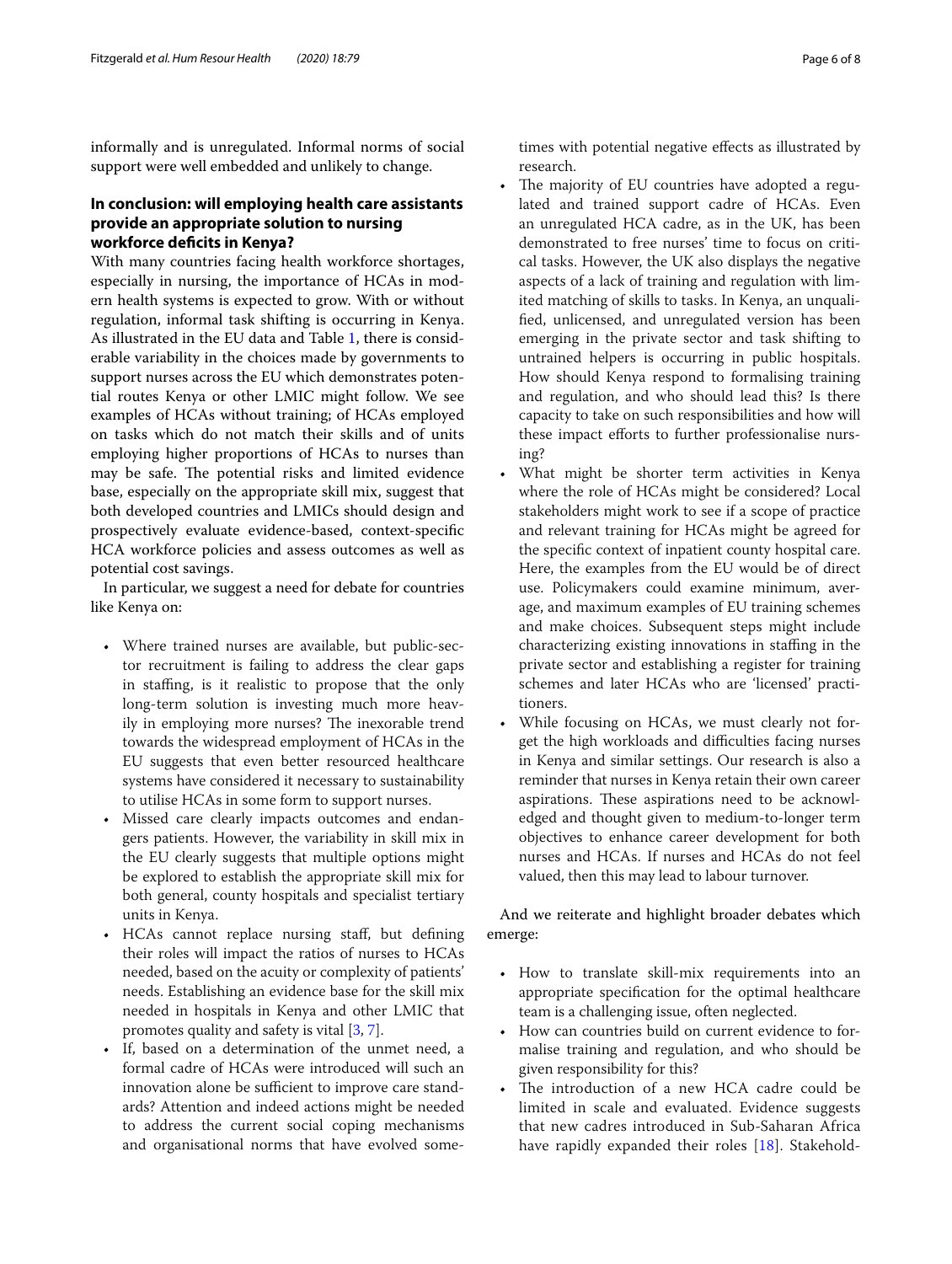ers in the context including nurses and clinicians should join policy makers in a consultation process, so the concerns of all parties are acknowledged and addressed as 'task shifting' can be a contested process [\[5](#page-6-2), [12](#page-6-9)]. Rigorous evaluation could then provide a foundation for specifying long-term training, regulation, and implementation planning.

The evaluation of HCA implementation needs to take account of the fact that they will enter a multiprofessional setting and will have to fnd their niche, adapting to continuous changes in the health system. This will impact the existing professions whose scope of work may be changing, so developments in regulatory frameworks to enable task shifting need to be fexible and adapt over time.

Building on the available evidence, we argue that an overarching issue is the need to acknowledge that even in HICs, a perfect system—full of the highest trained professionals—may not be affordable. Therefore, context-specifc compromises should be sought and rigorously evaluated to strengthen each healthcare system.

#### **Abbreviations**

EU: European Union; HCA: Health Care Assistant; HIC: High-Income Country; LMIC: Low- and Middle-Income Countries; WHO: World Health Organization.

#### **Acknowledgements**

Not applicable.

#### **Authors' contributions**

LF drafted the article and researched the European data. JM, JN, and DG conducted the research in Kenya, collected and analysed Kenyan data, and commented on the drafts; ME designed the Kenyan studies, oversaw the Kenyan research, and commented on drafts of the article. All authors read and approved the fnal manuscript.

#### **Funding**

This work was supported by the Health Systems Research Initiative joint grant provided by the Department for International Development, UK (DFID), Economic and Social Research Council (ESRC), Medical Research Council (MRC), and Wellcome Trust, Grant number MR/M015386/1. ME is supported by a Wellcome Trust Senior Research Fellowship (#207522). The funding sources had no role in the study design, writing of the report and in the decision to submit the manuscript for publication. This paper is published with the permission of the Director of KEMRI.

#### **Availability of data and materials**

This commentary article is not based on a database.

#### **Availability of data and materials**

This commentary article is not based on a database.

#### **Ethics approval and consent to participate**

Ethics approval was obtained from the participating hospitals.

#### **Consent for publication**

Not applicable.

#### **Competing interests**

The authors declare that they have no competing interests.

#### **Author details**

<sup>1</sup> De Monfort University, Leicester, UK.<sup>2</sup> KEMRI-Wellcome Trust Research Programme, Nairobi, Kenya.<sup>3</sup> Nuffield Dept. of Medicine, University of Oxford, Oxford, UK. <sup>4</sup> KEMRI-Wellcome Trust, Nairobi, Kenya. <sup>5</sup> NDM, University of Oxford, Oxford, UK. <sup>6</sup> Health Services and Research Group, KEMRI-Wellcome Trust, Kenya Medical Research Institute/Wellcome Trust Research Programme, PO Box 43640, Nairobi 00100, Kenya.

## Received: 18 February 2020 Accepted: 9 October 2020

#### **References**

- <span id="page-6-0"></span>1. Schafer W, Kroezen M, Hansen J, Semeus W, Aszalos Z, Batenburg R. Core competencies of Healthcare Assistants in Europe (CC4HCA). Brussels: European Commission; 2018.
- <span id="page-6-1"></span>2. Gathara D, Serem G, Murphy GAV, Obengo A, Tallam E, Jackson D, et al. Missed nursing care in newborn units: a cross-sectional direct observational study. BMJ Qual Saf. 2019; 0:1–12.
- <span id="page-6-15"></span>3. Omondi GB, Gathara D, Murphy GAV, Jackson D, Brownie S, English M. Informal task sharing practices in inpatient newborn settings in a low-middle income country—a task analysis Approach. Nursing Open. 2020. <https://doi.org/10.1002/nop2.463>.
- <span id="page-6-16"></span>4. Nzinga J, McKnight J, Jepkosgei J, English M. Exploring the space for task-shifting to support nursing on neonatal wards in Kenyan public hospitals. Hum Resour Health. 2019;17:18.
- <span id="page-6-2"></span>5. McKnight J, Nzinga J, Jepkosgei J, English M. Collective strategies to cope with work related stress among nurses in resource constrained settings: an ethnography of neonatal nursing in Kenya. Soc Sci Med. 2020;245:112698. <https://doi.org/10.1016/j.socscimed.2019.112698>.
- <span id="page-6-3"></span>6. Rolewicz L, Palmer B, The NHS workforce in numbers. Facts on stafng and staff shortages in England. Nuffield Trust. 2019. [https://www.nuf](https://www.nuffieldtrust.org.uk/resource/the-nhs-workforce-in-numbers)fi [eldtrust.org.uk/resource/the-nhs-workforce-in-numbers](https://www.nuffieldtrust.org.uk/resource/the-nhs-workforce-in-numbers). Accessed 28 Feb 2020.
- <span id="page-6-4"></span>7. Aiken LH, Sloane DM, Bruyneel L, Van den Heede K, Griffiths P, Busse B, et al. Nurse staffing and education and hospital mortality in nine European countries: a retrospective observational study. Lancet. 2014;383:1824–30.
- <span id="page-6-5"></span>8. World Health Organisation. Task shifting: rational redistribution of tasks among health workforce teams global recommendations and guidelines. Geneva: WHO; 2007.
- <span id="page-6-6"></span>9. World Health Organization (WHO). Global strategic directions for strengthening nursing and midwifery, 2016–2020. [https://www.who.](https://www.who.int/hrh/nursing_midwifery/global-strategic-midwifery2016-2020.pdf?ua=1) [int/hrh/nursing\\_midwifery/global-strategic-midwifery2016-2020.](https://www.who.int/hrh/nursing_midwifery/global-strategic-midwifery2016-2020.pdf?ua=1) [pdf?ua](https://www.who.int/hrh/nursing_midwifery/global-strategic-midwifery2016-2020.pdf?ua=1)=1. Accessed 26 July 2019.
- <span id="page-6-7"></span>10. de Bont A, van Exel J, Coretti S, Ökem ZG, Janssen M, Hope KL, On behalf of the MUNROS Team, et al. Reconfguring health workforce: a case based comparative study explaining the increasingly diverse professional roles in Europe. BMC Health Serv Res. 2016;16:637.
- <span id="page-6-8"></span>11. Kessler I, Heron P, Dopson S. The modernization of the nursing workforce: valuing the healthcare assistant. Oxford: Oxford University Press; 2012.
- <span id="page-6-9"></span>12. Kroezen M, Schäfer W, Sermeus W, Hansen J, Batenburg R. Healthcare assistants in EU Member States: an overview. Health Policy. 2018;122:1109–17.
- <span id="page-6-10"></span>13. Eurodiaconia. The education, training and qualifcations of nursing and care assistants across Europe. Brussels: Eurodiacona; 2016.
- <span id="page-6-11"></span>14. ILO. International Standard Classifcation of Occupations, ISCO-08. Geneva, :nternational Labour Office; 2012. [https://www.ilo.org/wcmsp](https://www.ilo.org/wcmsp5/groups/public/---dgreports/---dcomm/---publ/documents/publication/wcms_172572.pdf) [5/groups/public/---dgreports/---dcomm/---publ/documents/publi](https://www.ilo.org/wcmsp5/groups/public/---dgreports/---dcomm/---publ/documents/publication/wcms_172572.pdf) [cation/wcms\\_172572.pdf.](https://www.ilo.org/wcmsp5/groups/public/---dgreports/---dcomm/---publ/documents/publication/wcms_172572.pdf) Accessed 7 Feb 2020.
- <span id="page-6-12"></span>15. Nursing and Midwifery Council. The regulation of health care support workers: a scoping paper. London: NMC; 2006.
- <span id="page-6-13"></span>16. Kessler I, Heron P, Dopson S. Professionalization and expertise in care work: the hoarding and discarding of tasks in nursing. Hum Resour Manage. 2015;54(5):737–52.
- <span id="page-6-14"></span>17. RCN. The Nursing Team: Common goals, diferent roles. Royal College of Nursing briefng. 2013; Publication number: 004 213